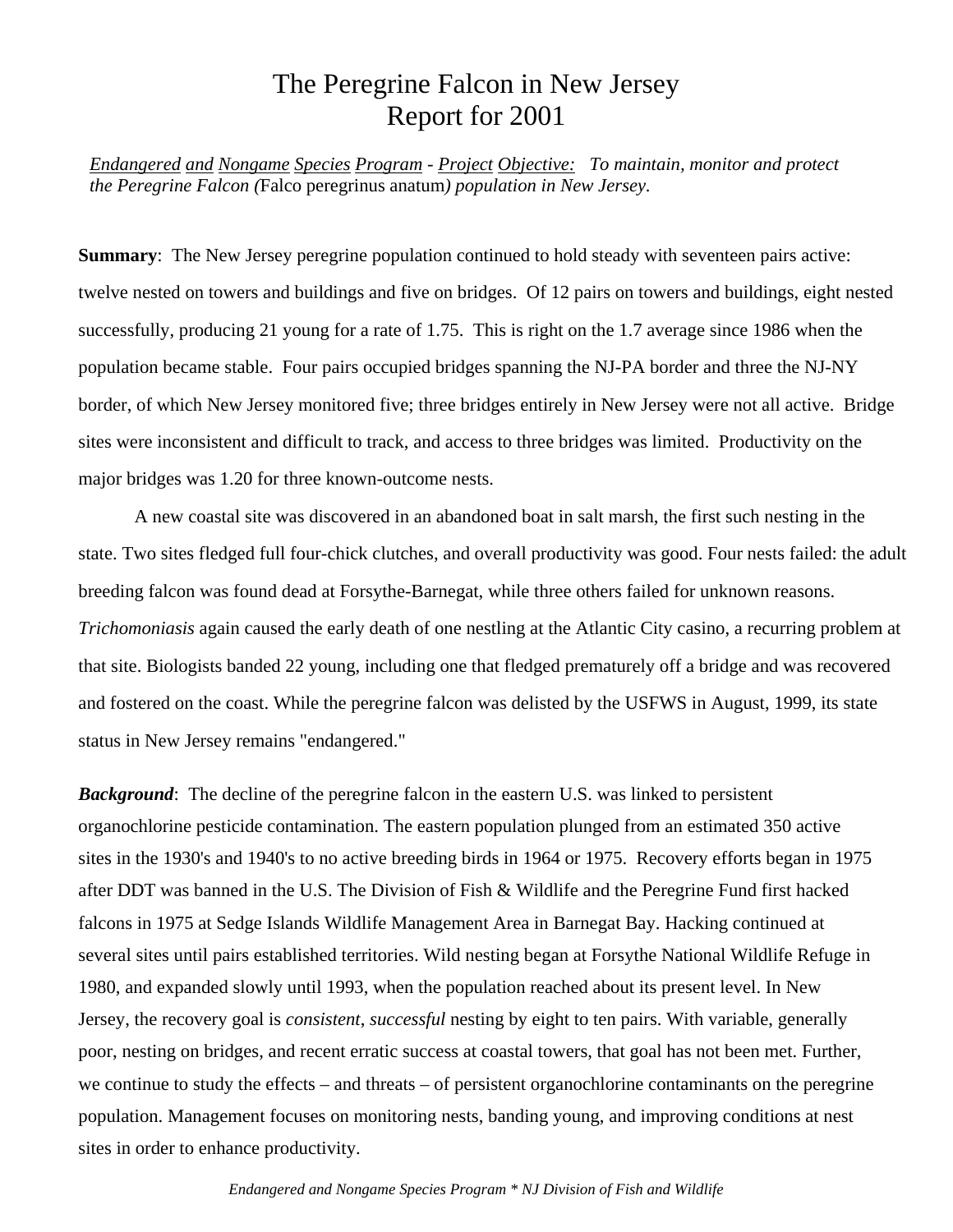*Highlights*: The pair at the Atlantic City Hilton nested for the 14<sup>th</sup> year with the same female; sadly, the female, age 16½, was found injured and died in October. A new pair was discovered nesting in an abandoned boat on salt marsh in Cape May County. Last year's new nest atop 101 Hudson Street in Jersey City fledged three young and educated many who watched via website camera.

At tower and building nest sites just two (Ocean Gate and Marmora) fledged a full clutch of four young. Jersey City, Swan Bay WMA and Heislerville each fledged three, the Hilton fledged two, and Sedge Island one. Forsythe (Barnegat and Brigantine), Egg Island WMA and Tuckahoe WMA all failed.

On the Delaware River bridges, four young fledged at the Betsy Ross nest box but two died on or near the roadway. Three young fledged from the Walt Whitman, but two were found near the river shore, recovered and fostered at Sedge Island. Two young fledged from the PA side of the NJ-PA Turnpike Bridge. At northern New Jersey bridges, one fledged at the George Washington Bridge, while the pair seemed to have left the Turnpike/Secaucus bridge. Production was unknown at the Turnpike/Lombardi bridge, which is inaccessible.

*Recoveries:* We recovered the Atlantic City Hilton female, band #617-22674, in Atlantic City in October. She died despite the efforts of the Raptor Trust staff. She had originally fledged from Sedge Island, Barnegat Bay, in 1985, the same year she claimed the casino ledge. She was by far our oldest known-age falcon. In a disturbing event, a duck hunter shot a peregrine in Cumberland County in October; he was ordered to pay restitution to the ENSP as well as a fine. The funds will support peregrine management. *Conclusions*: Peregrines experienced good nest success in 2001, their 22<sup>nd</sup> year of nesting in New Jersey. Nest success held steady at just under 70%, and 17 active pairs fledged 27 young. We need to continue the investigation of contaminants in unhatched, salvaged eggs. We believe that close monitoring of nesting pairs and behavior is essential to observe the subtle signs of contaminant problems. In addition, management of nesting pairs and nest sites is essential to maintain peregrines in New Jersey, since bridgenesting birds are especially vulnerable to nest-site problems. With management and the cooperation of bridge personnel, these sites can help support the population.

*Our Thanks To*: Volunteers who protect and watch over peregrine falcons in New Jersey, including Linn Pierson, Pete McLain, McDuffy Barrow, Tracy Casselman, Sue and Mark Canale, Tim Jankowski, Larry Walton, Keith and Jackie Parker, Bob Kozinsky, Don Bonica, Steve Calvanese, Paula Cunningham, Atlantic City Hilton staff, Forsythe NWR staff and volunteers, Delaware River Port Authority staff, The Port Authority of NY/NJ, The Raptor Trust, AT&T staff, PSE&G staff, and all others who support conservation of wildlife. The Jersey City WebCam was funded by the Conserve Wildlife Foundation of NJ and Verizon.

*Prepared by Kathleen Clark, Principal Zoologist*